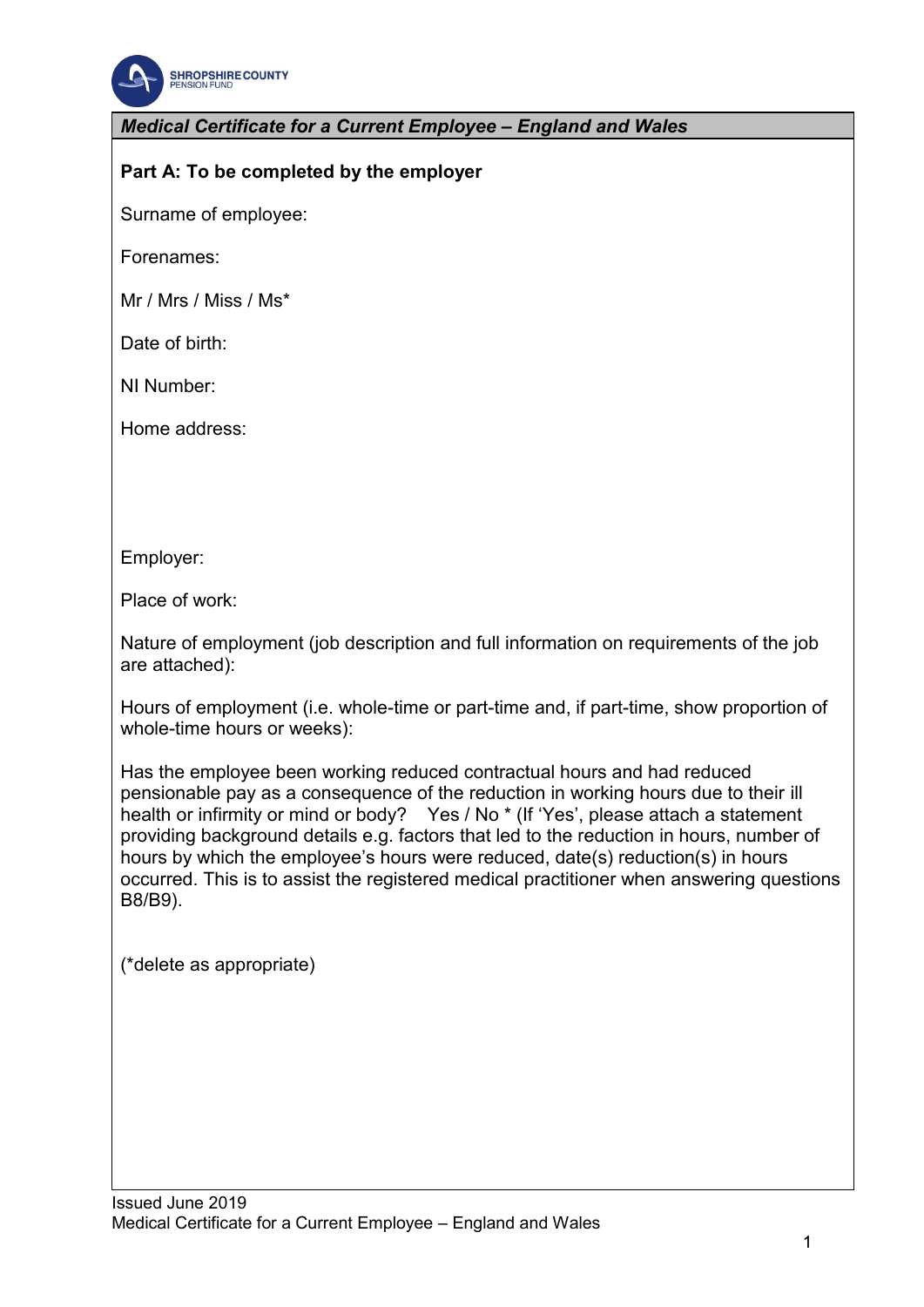

| Part B: To be completed by the approved (1) registered medical practitioner.                                                                                                                                                                                                         |
|--------------------------------------------------------------------------------------------------------------------------------------------------------------------------------------------------------------------------------------------------------------------------------------|
| Please tick either B1 or B2                                                                                                                                                                                                                                                          |
| I certify that, in my opinion, the employee named in Part A                                                                                                                                                                                                                          |
| <b>B1: IS</b><br><b>B2: IS NOT</b>                                                                                                                                                                                                                                                   |
| suffering from a condition that, more likely than not, renders him / her permanently<br>incapable (2) of discharging efficiently the duties of his / her employment with his / her<br>employer because of ill health or infirmity of mind or body                                    |
| If B2 has been ticked please move to Part D of this form, otherwise please tick B3<br>or B4.                                                                                                                                                                                         |
| I certify that, because of that ill health or infirmity of mind or body, the employee                                                                                                                                                                                                |
| <b>B4: IS NOT</b><br><b>∐</b> вз∶ <b>іѕ</b><br>immediately capable of undertaking (3) any gainful employment (4).                                                                                                                                                                    |
| If B3 has been ticked please move to Part D of this form, otherwise please<br>indicate which one of the following (boxes B5 to B7) applies.                                                                                                                                          |
| I certify that, in my opinion, as a result of that ill health or infirmity the employee named<br>in Part A:                                                                                                                                                                          |
| B5: IS LIKELY to be capable of undertaking (3) gainful employment (4) within the<br>next three years (or before his / her normal pension age (5), if earlier). (TIER 3)                                                                                                              |
| <b>OR</b><br>$\Box$ B6: IS UNLIKELY to be capable of undertaking (3) any gainful employment (4)<br>within the next three years but IS LIKELY to be capable of undertaking gainful<br>employment (4) at some time thereafter and before his / her normal pension age (5).<br>(TIER 2) |
| <b>OR</b>                                                                                                                                                                                                                                                                            |
| B7: IS UNLIKELY to be capable of undertaking (3) gainful employment (4) before<br>his / her normal pension age (5). (TIER 1)                                                                                                                                                         |
|                                                                                                                                                                                                                                                                                      |
|                                                                                                                                                                                                                                                                                      |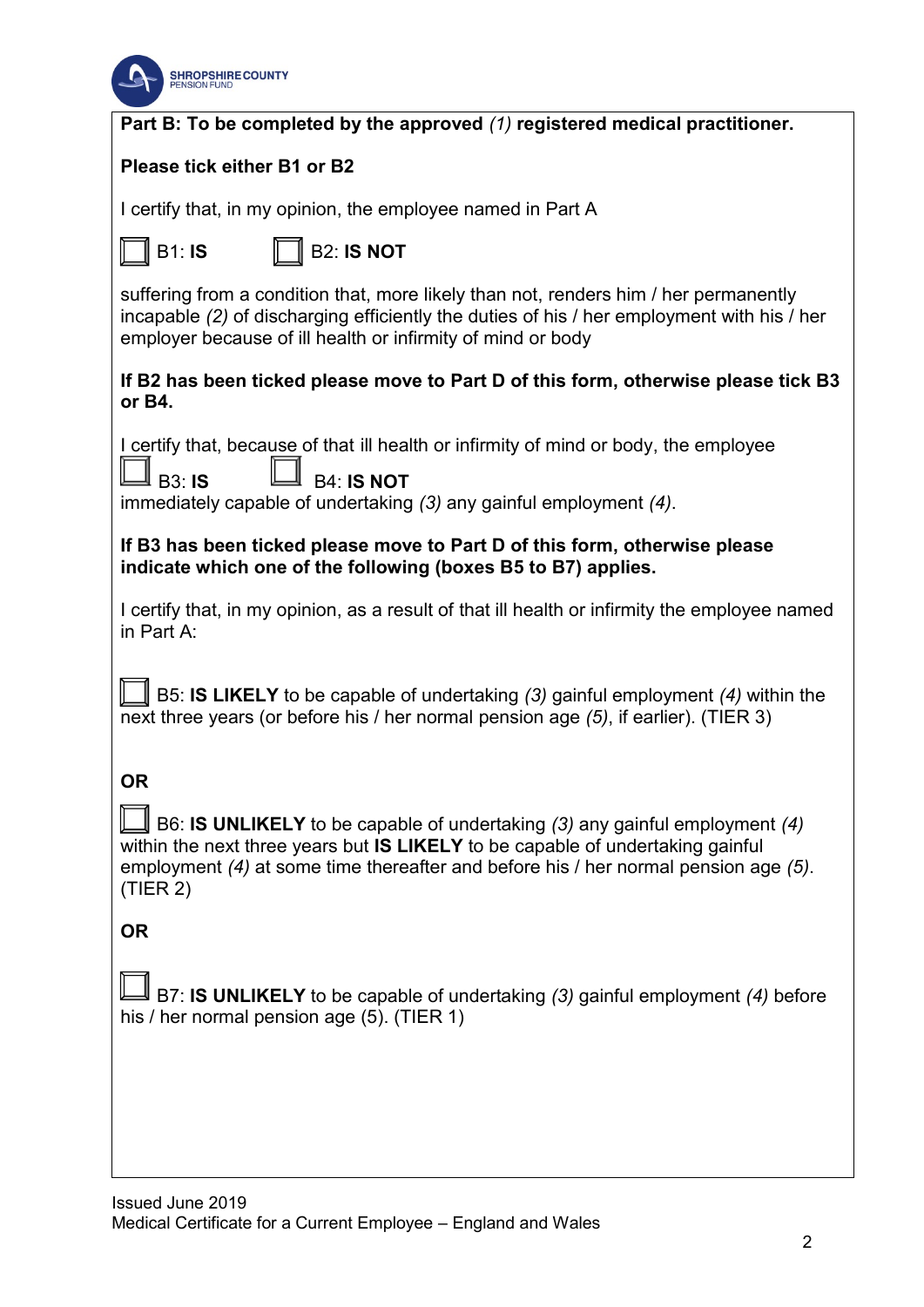

**If B6 or B7 have been ticked and the employee has been working reduced contractual hours and had reduced pensionable pay as a consequence of the reduction in working hours (as indicated by the employer in Part A) please tick B8 or B9**

I certify that, in my opinion, the employee named in Part A

B8: **IS** B9: **IS NOT** 

in part-time service and working reduced contractual hours wholly or partly as a result of the condition that caused or contributed to the member's ill-health retirement.

**Part C: To be completed by the approved registered medical practitioner. Severe ill health test statement - as required by HMRC.** 

**If B5, B6 or B7 have been ticked I further certify that, in my opinion, the employee**

B10: **DOES** B11: **DOES NOT satisfy the following statement:**

As a result of his / her ill health or infirmity, the employee is unable to continue in his / her current job and is unlikely to be capable of taking on any other paid work in any capacity, otherwise than to an insignificant extent *(6)* before State pension age *(7)*. (Note: the answer to this question is used to determine whether or not the person could be subject to a tax charge in accordance with the annual allowance test under the Finance Act 2004).

Please now complete Part D.

**Part D: General statement to be completed by the approved** *(1)* **registered medical practitioner.**

I do / do not\* attach a copy of my full report / assessment and I certify that:

I have not previously advised, or given an opinion on, or otherwise been involved in this case

AND I am registered with the General Medical Council

AND I hold a diploma in occupational health medicine (D Occ Med) or an equivalent qualification issued by a competent authority in an EEA State (with 'competent authority' having the meaning given by Section 55(1) of the Medical Act 1983), or I am an Associate, a Member or a Fellow of the Faculty of Occupational Medicine or of an equivalent institution in an EEA State

(\* delete as appropriate)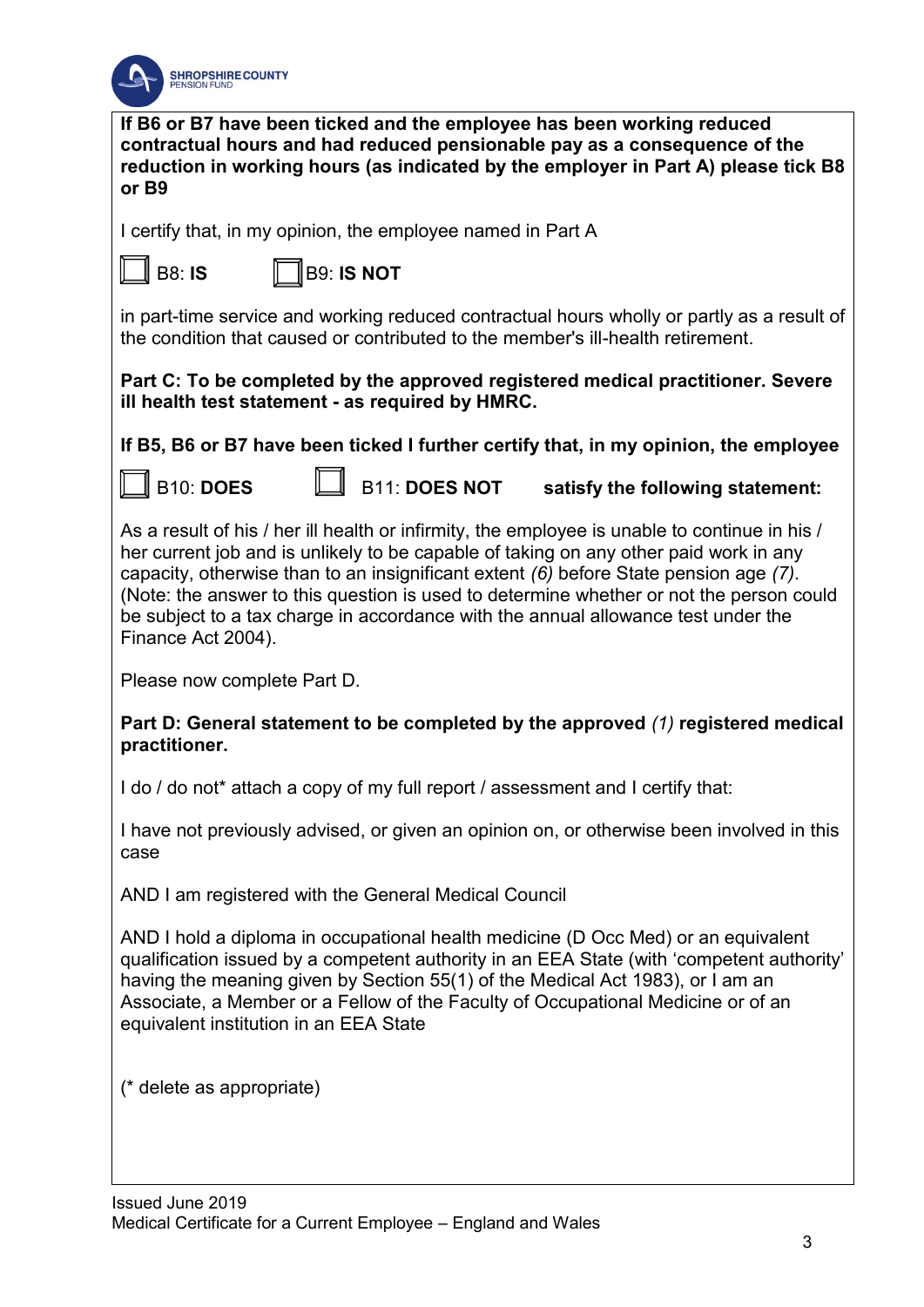

AND I have given due regard to the guidance issued by the Secretary of State when completing this certificate\*\*.

……………………………………………………………… Date: ……………… Signature of independent registered medical practitioner

………………………………………………………………….. Printed name of independent registered medical practitioner

Registered medical practitioner's / company's official stamp (Optional)

(\*\* the guidance document is available at [http://www.lgpsregs.org/index.php/dclg](http://www.lgpsregs.org/index.php/dclg-publications/dclg-stat-guidance)[publications/dclg-stat-guidance\)](http://www.lgpsregs.org/index.php/dclg-publications/dclg-stat-guidance)

## **Explanatory notes to accompany certificate**

## **Meaning of terms used**

- *(1)* The independent registered medical practitioner signing the certificate must have been approved for this purpose by the Pension Fund administering authority.
- *(2)* 'Permanently incapable' means that the person will, more likely than not, be incapable of discharging efficiently the duties of their employment with the employer because of ill health or infirmity of mind or body until, at the earliest, their 'normal pension age' – see *(5)*.
- *(3)* The independent registered medical practitioner is providing an opinion on the person's capability of undertaking gainful employment based solely on the effect the medical condition has on the person's ability to undertake gainful employment.
- *(4)* 'Gainful employment' means paid employment for not less than 30 hours in each week for a period of not less than 12 months. It does not have to be employment that is commensurate in terms of pay and conditions with that of the person's current employment.
- *(5)* 'Normal pension age' means the employee's individual State pension age at the time the employment is to be terminated, but with a minimum of age 65. State pension age was equalised to age 65 in November 2018. State pension age will continue to increase from December 2018 onwards. To determine an individual's State pension age please go to

[http://www.pensionsadvisoryservice.org.uk/state-pensions/know-your-state](http://www.pensionsadvisoryservice.org.uk/state-pensions/know-your-state-pension-age)[pension-age](http://www.pensionsadvisoryservice.org.uk/state-pensions/know-your-state-pension-age) 

*(6)* 'Insignificant extent' means, for example, that the person could undertake voluntary work or unpaid work where out of pocket expenses are reimbursed or small amounts of travelling or subsistence payments are made. Any paid work should be insignificant, for example it should be infrequent or only for a few days during the year and the payment must be small in amount, not just as a proportion of the pay or salary they are earning in their current job.

**--------------------------------------------------------------------------------------------------------------------**